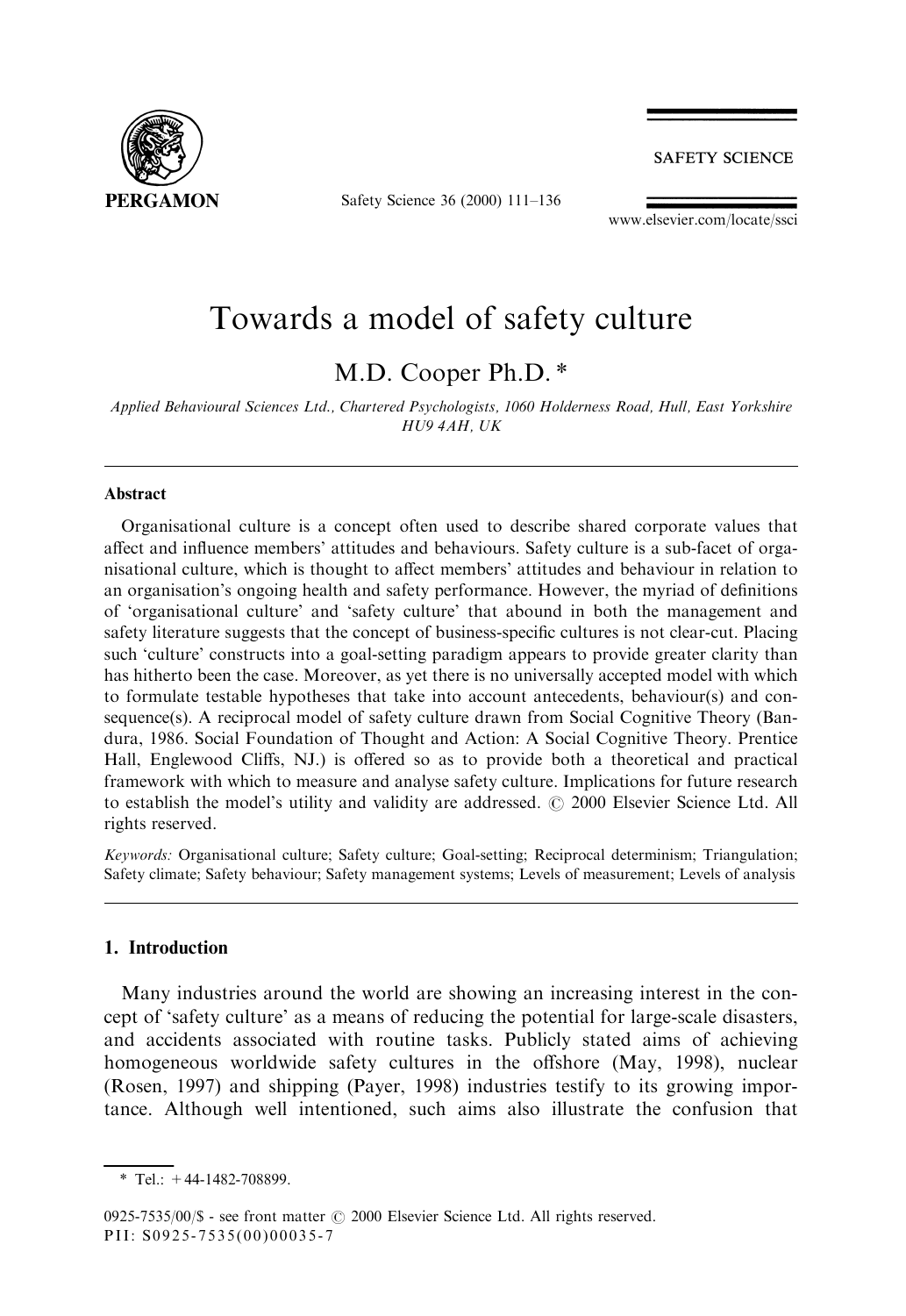surrounds the concept. This confusion appears to emanate from fragmented and unsystematic empirical efforts using underspecified theoretical concepts (Kennedy and Kirwan, 1995), that is perhaps due to a lack of an underlying integrative framework (Flin, 1998) which can be used to guide examinations of the safety culture construct in a wide range of contexts.

### 2. The concept of corporate culture

In response to the recognition that its structure has limitations in providing the `glue' that holds organisations together, much management thinking over the last two decades has focused on the concept of corporate culture. Some of the writings on the topic (e.g. Peters and Waterman, 1982; Ouchi, 1981; Pascale and Athos, 1981; Deal and Kennedy, 1982; Hofstede, 1990) have been extremely influential among practising managers, mainly via its assumed relationship with organisational performance. It is generally thought that a well-developed and business-specific culture into which managers and employees are thoroughly socialised will lead to stronger organisational commitment, more efficient performance and generally higher productivity (Deal and Kennedy, 1982; Graves, 1986; Hamden-Turner, 1990). Usually based upon a blend of visionary ideas, corporate culture appears to reflect *shared* behaviours, beliefs, attitudes and values regarding organisational goals, functions and procedures which are seen to characterise particular organisations (Furnham and Gunter, 1993). The maintenance of the dominating corporate culture within any organisation, therefore, is supported by ongoing analyses of organisational systems, goal-directed behaviour, attitudes and performance outcomes (Fry and Killing, 1989). However, due to a general lack of information on how culture works, or how it can be shaped, changed or otherwise managed in practise (Furnham and Gunter, 1993), there is no consistent definition of what corporate culture might be (Williams et al., 1989). The main difference between such definitions appear to reside in their focus on the way people think, or on the way people behave (Williams et al., 1989), although some focus on both the way people think and behave (e.g. Margulies and Raia, 1978; Uttal, 1983).

Williams et al. (1989) take issue with the notion that organisational culture reflects shared behaviours, beliefs, attitudes and values. They argue that not all organisational members respond in the same way in any given situation, although there may be a tendency for them to adopt similar styles of dress, modes of conduct, and perceptions of how the organisation does, or should, function. Beliefs, attitudes and values about the organisation, its function or purpose can vary from division to division, department to department, workgroup to workgroup, and from individual to individual. Thus, although an organisation may possess a dominating `cultural theme', there are likely to be a number of variations in the way in which the theme is expressed throughout the organisation (Williams et al., 1989; Hamden-Turner, 1990; Furnham and Gunter, 1993). For example, one department may put safety before production, whereas another department may put production before safety. In the former, risk assessments might always be conducted prior to starting every job,